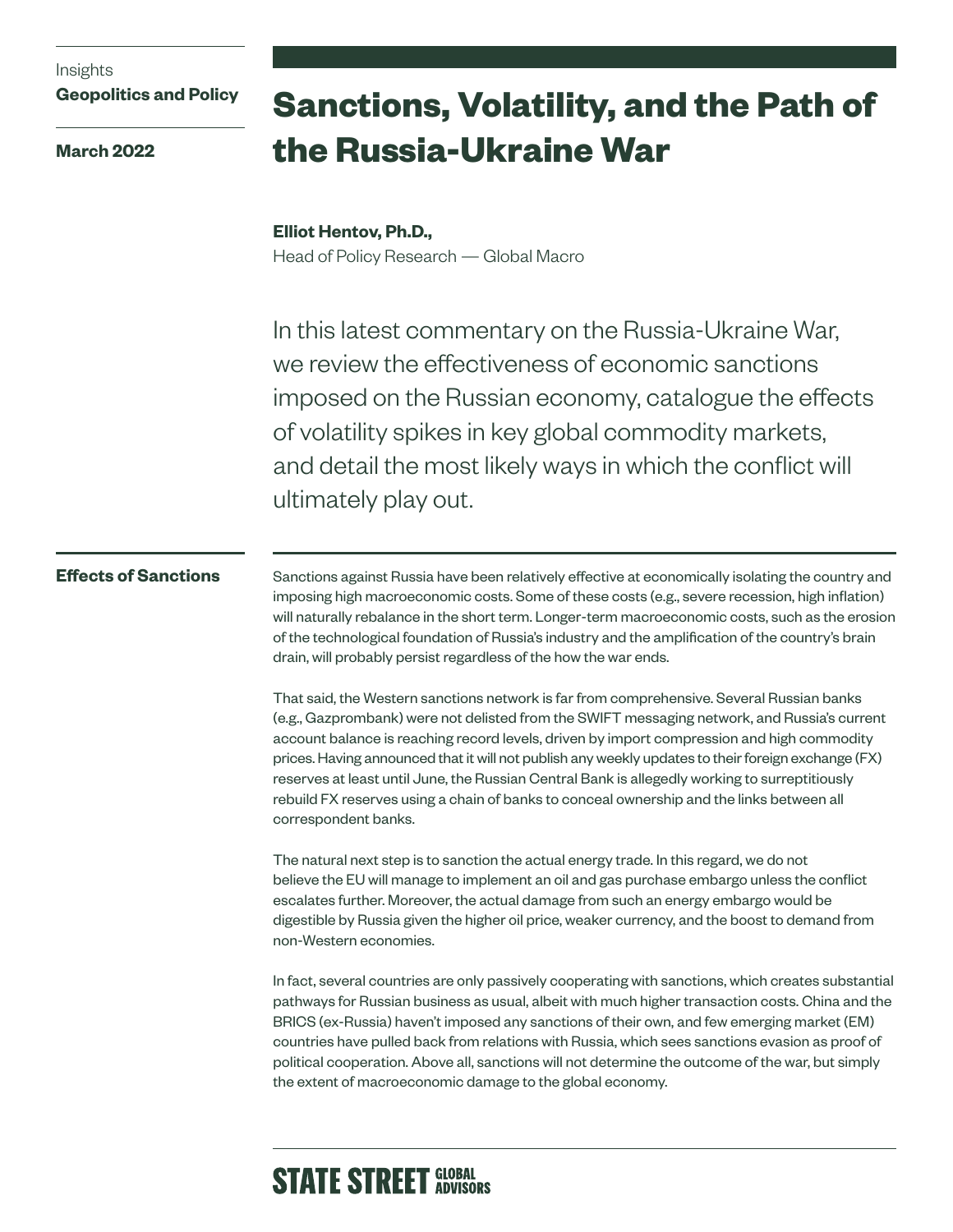# **Effects of Elevated Volatility**

Uncertainty from the war and the effect of sanctions has kept commodity price volatility very elevated. Figure 1 shows the all-time highs in the volatility of select commodities, which logically correlate with high FX volatility as well. This environment could persist for some time given the uncertainty of war.











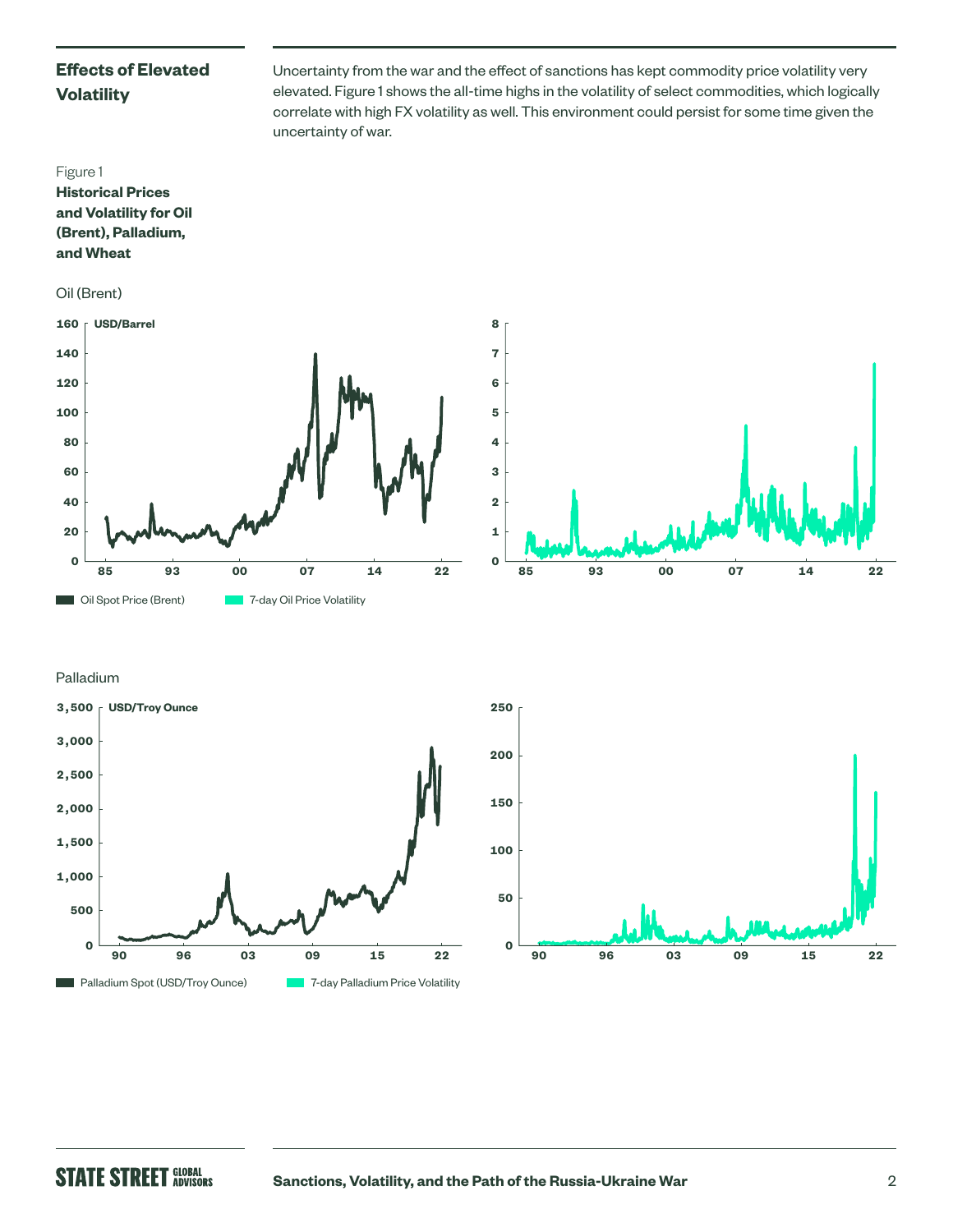### Wheat



Source: State Street Global Advisors Global Macro Policy Group, Macrobond, as at 18 March 2022.

EM countries' resistance to sanctions has also served to delay the OPEC+ oil production response. A phlegmatic response by Saudi Arabia and the UAE to boost output is becoming a factor in prolonging oil price volatility.

Commodity trading houses may themselves become victims of volatility. The recent trading disaster in nickel markets implies that other balance sheets could be caught out by price spikes as well. There is no lender of last resort for these types of institutions, and institutional failure could have other systemic knock-on effects.

Elevated oil prices typically accompany USD depreciation, especially in the context of the Fed rate-hiking cycle. Also, the war's supply-side shock will prevent inflation normalisation absent aggressive monetary tightening. Yield curve inversion is likely this year as well, as any de-escalation (on the ground, in commodity markets, and in supply chains) will likely not be timely enough to prevent it. Given that this was definitely a negative shock (albeit with uncertain magnitude), it is surprising that global equity markets have approached pre-war conditions again.

Lastly, 2022 may become the "Year of Coal" by virtue of its being the only fuel type with substantial swing capacity and substitutability for natural gas. Increased coal production could help lower broader energy prices and may save Europe next winter if EU sanctions make Russian gas supplies unavailable. Such a substitution would be heavily dependent on increased Chinese coal production (which is currently near an all-time high) and would likely trigger some EU-China tension on carbon emissions in the post-Ukraine war era.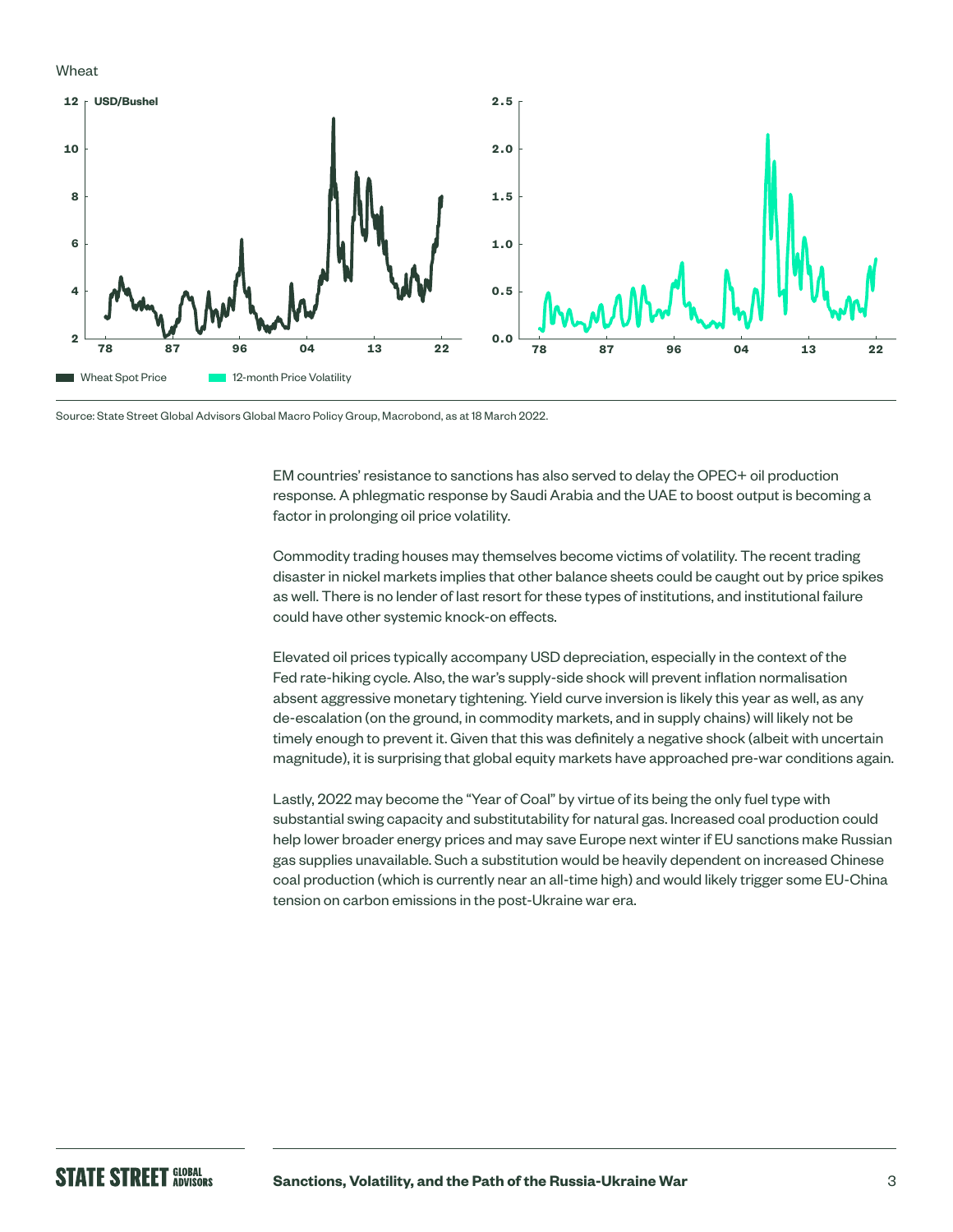**Likely War Scenarios** Russia's actions in recent weeks do not foreshadow a cessation of hostilities. Recent developments, however, can be seen as signalling either an early cease-fire or a prolonged war (see Figure 2). Taking all information into account, we still believe that some form of partition of Ukranian territory will likely provide the basis for a cease-fire during the spring.

Figure 2 **Signals of Early Cease-Fire versus Signals of Protracted War**

| <b>Signals of Early Cease-Fire</b>                                                                                                                                            | <b>Signals of Protracted War</b>                                                                                |
|-------------------------------------------------------------------------------------------------------------------------------------------------------------------------------|-----------------------------------------------------------------------------------------------------------------|
| Russian conquest of Mariupol would seal the Donbass-Crimea<br>land bridge and might offer President Putin real leverage in<br>negotiations as well as the "optics of success" | Military escalation westward with aerial bombardments and<br>explicit threats vis-à-vis NATO, especially Poland |
| Lukewarm Chinese support for Russia                                                                                                                                           | Ramp-up in domestic Russian propaganda                                                                          |
| Russia making FX payments on foreign debt                                                                                                                                     | Reshuffle of Russian military and security leadership                                                           |
| Framework and agenda for cease-fire talks are firmly in place                                                                                                                 | Worsening treatment of civilians in areas under Russian<br>control or assault                                   |
|                                                                                                                                                                               | Leakage in Western sanctions complex, and stealth<br>rebuilding of foreign assets                               |
|                                                                                                                                                                               | Regrouping of Russian forces around East Ukraine                                                                |

Source: State Street Global Advisors.

The Russians have hinted that sanctions relief must be part of any cease-fire discussion. If a cease-fire is agreed to, we think it is most likely that President Putin would use it as an opportunity to follow one of more of these non-exclusive paths:

- Demand additional concessions from President Zelensky
- Consolidate the captured territories into Russian/quasi-Russian republics and declare victory
- Consolidate the captured territories militarily and undertake a renewed round of fighting in new areas using a stronger strategic base for resupply

Escalation risks for the current conflict remain very high, and potential triggers could include: use of chemical weapons in Ukraine, direct attack on NATO supply lines in Western Ukraine, or "accidental" bombing of NATO territory, especially Poland. Any of these would, at a minimum, extend the conflict and ratchet up Western sanctions, disrupt Russian gas supplies to Europe, and force an emergency EU fiscal- and energy-policy shift. Markets are currently not priced for such an outcome and we therefore recommend that investors not take a directional bet on the war's endgame in any asset class.